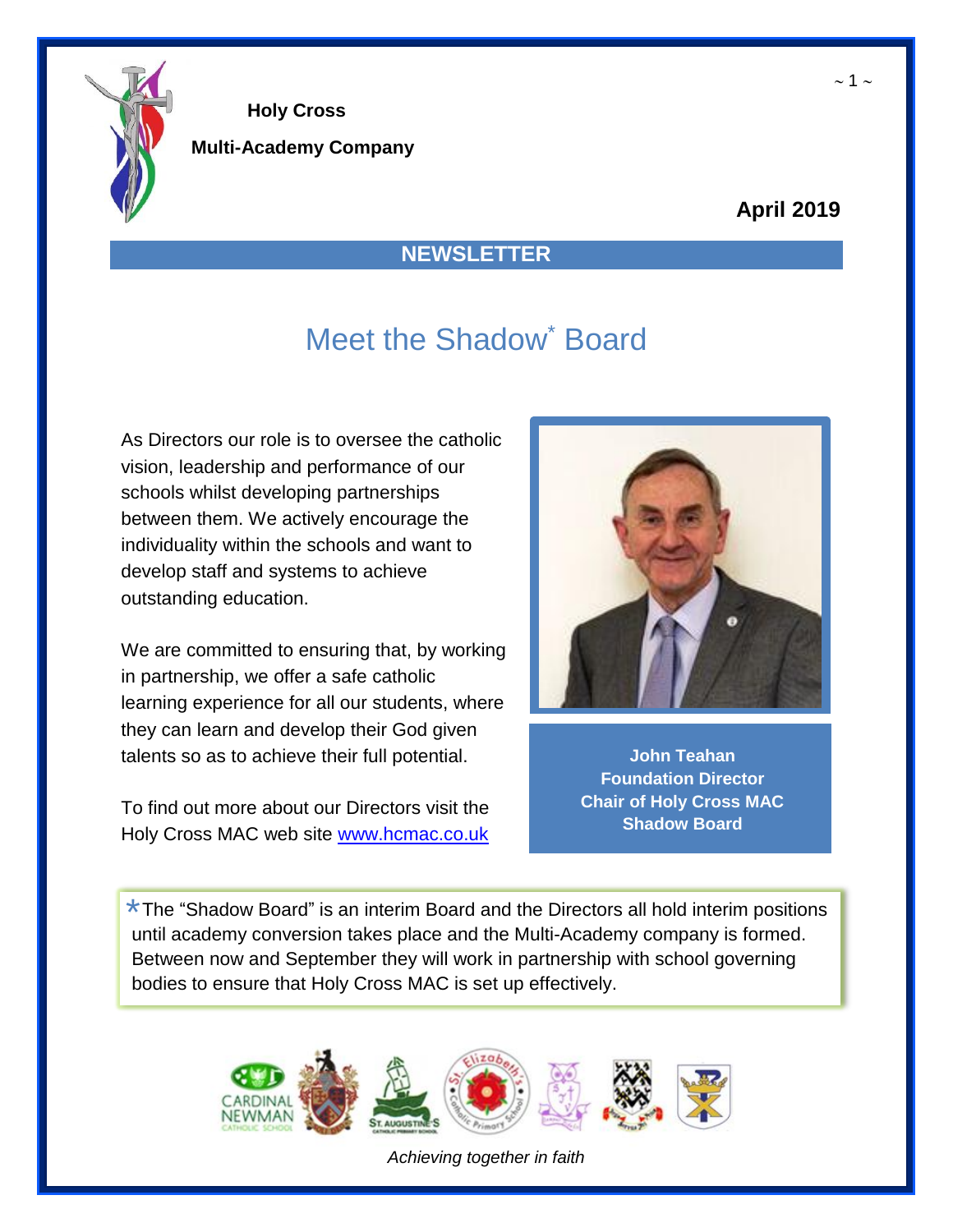

**Multi-Academy Company**

# Our Shadow Board Directors

**Laurence Moore Foundation Director**



**Dal Youssef Co-opted Director**





**Katherine Marston Foundation Director**



**Tony Cawley Foundation Director**

**Keith Ainsworth Foundation Director**



**Robert Ridley Foundation Director**





*Achieving together in faith*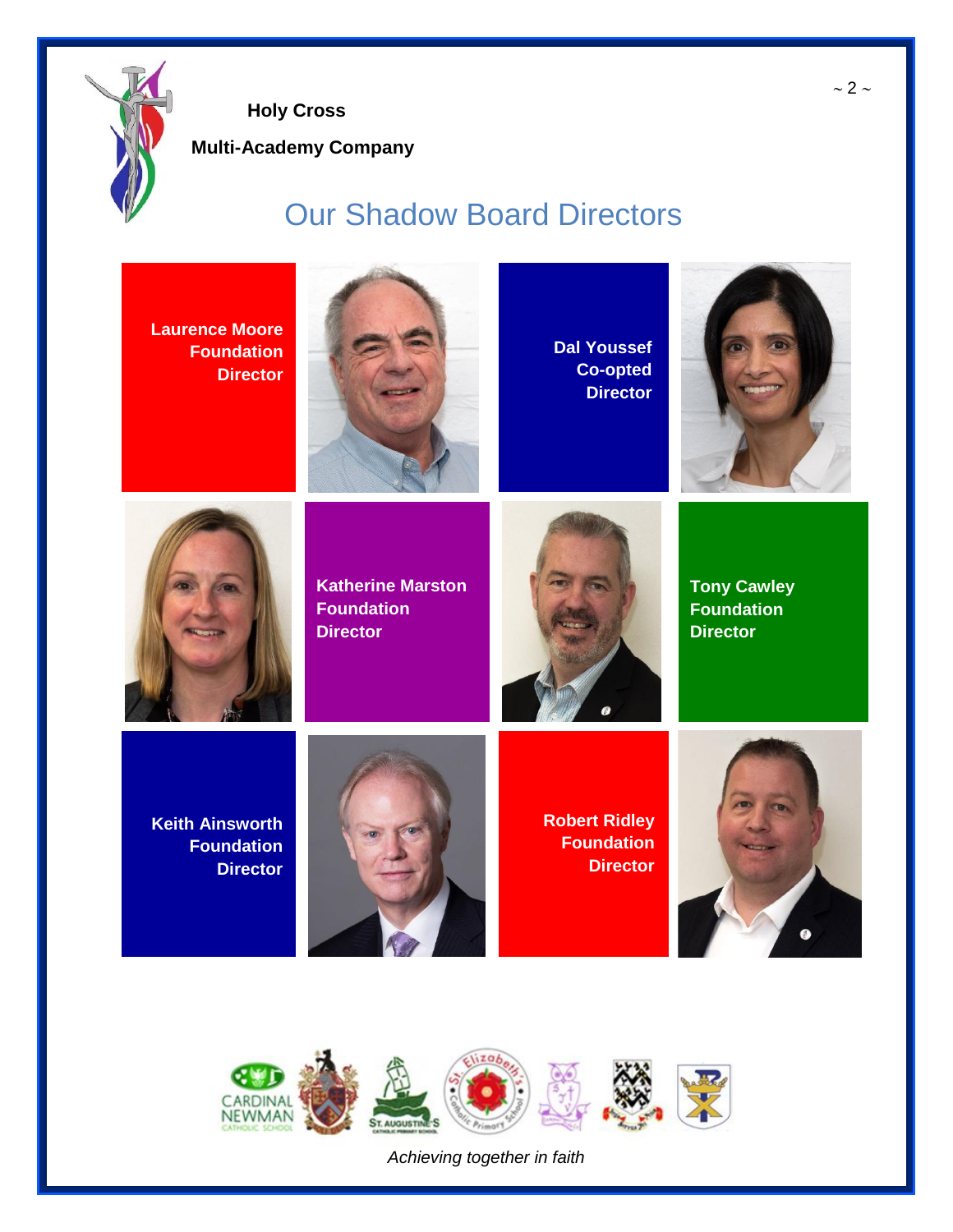

#### **Multi-Academy Company**

## **Spotlight on schools**

The most important thing about Holy Cross MAC is the family of schools who are working together to deliver an excellent Catholic education.

 6BH and has approximately 1,000 students aged between 11 and 18. As most people will only know one or two of our schools really well, we wanted to use this spotlight to introduce you to each of the Holy Cross schools, starting with Bishop Ullathorne Catholic Secondary School which is located in Leasowes Avenue, CV3

## **Bishop Ullathorne**

At Bishop Ullathorne Catholic School, we recognise the uniqueness of each child and the need to build upon the firm family Catholic values established in the home and in our partner primary schools. Our mission as a Catholic school is to be an active Christian community of love and service where all feel they belong and are valued. We believe strongly that each child has a right to excellence and to be actively encouraged to be the person God wants them to be.

Working together, we enable our students to recognise and to have confidence in their own abilities. It is important to us to raise the aspirations of each of our students and provide them with the love and support to grow as the very special person that they are.



*Pupils are making strong progress across year groups and in different subjects*

Ofsted 2019

*The school is a harmonious, multicultural learning community*

**Ofsted 2019**

*Leaders at all levels have good capacity to improve the school further*

**Ofsted 2019**



*Achieving together in faith*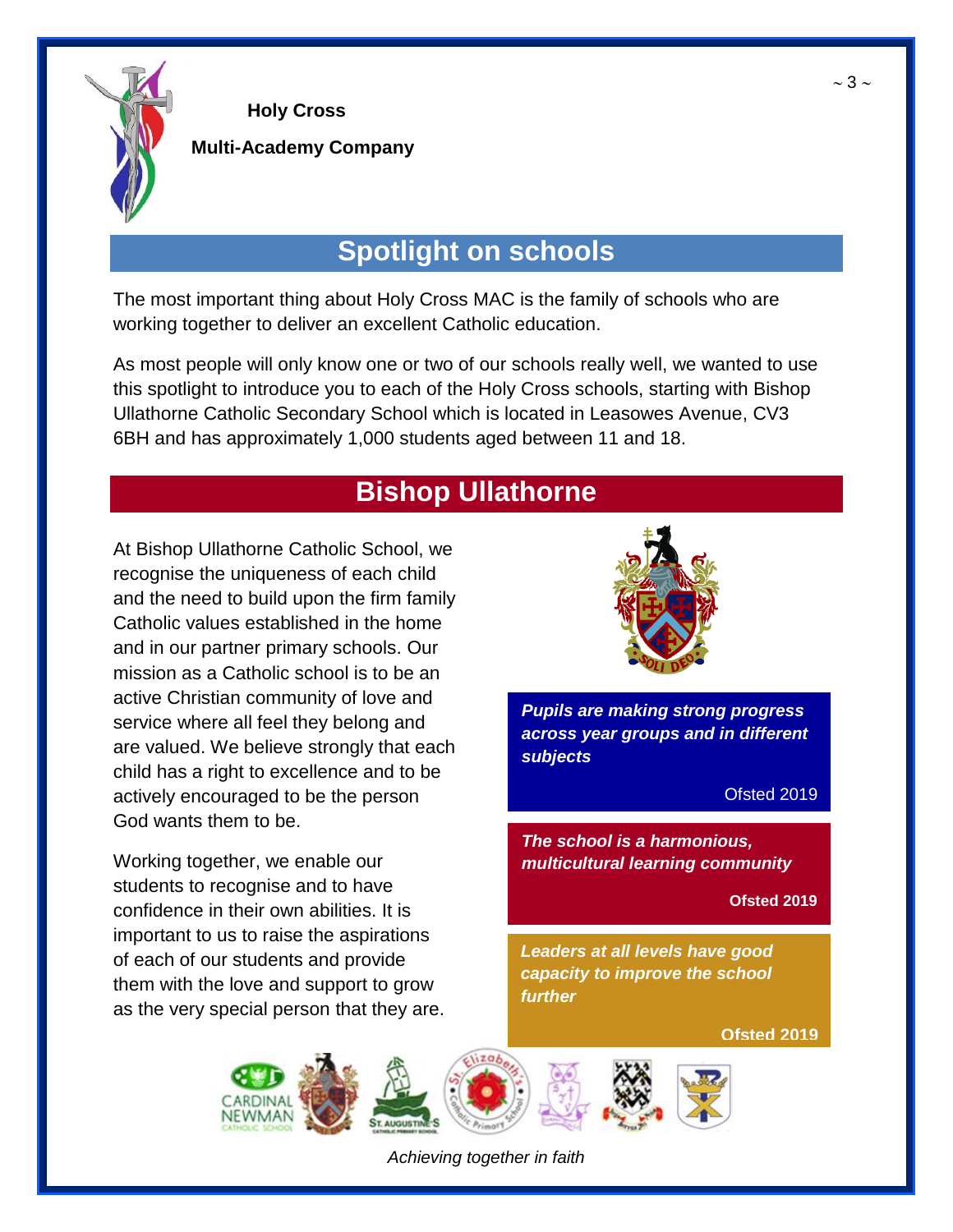

#### **Multi-Academy Company**

We focus on rounded development: spiritually, morally, socially, physically and academically. Every member of our school community is valued and their sense of belonging is paramount. Whilst great emphasis is placed on each student's academic achievement, we also foster traditional values. Your child's sense of belonging at school contributes to our sense of community in a happy supportive atmosphere. Hard



working, caring and sympathetic staff work in partnership with parents to ensure that your child's secondary school career is enjoyable and successful.

Our outstanding Catholic school has a long-standing record of high-quality education and academic excellence. Student achievement is a continued strength at both key stage 4 and key stage 5. All progress and attainment measures significantly exceed the national averages. Each member of our school community is highly valued.

We are guided daily through our own expectations, known as the Ullathorne Way. This calls us to be:

- o Compassionate
- o Faith-filled and Prophetic,
- o Attentive,
- o Eloquent,
- o Curious and Wise
- o Grateful

Only by extolling these virtues can we show the love of Christ in our daily actions and grow to be our true self.

*Your curriculum is underpinned by your Catholic values and encourages all pupils to engage in activities within and beyond the school*

**Ofsted 2019**

*There is a sense of compassion around the school and everyone is valued as part of the school family*

**Ofsted 2019**



*Achieving together in faith*